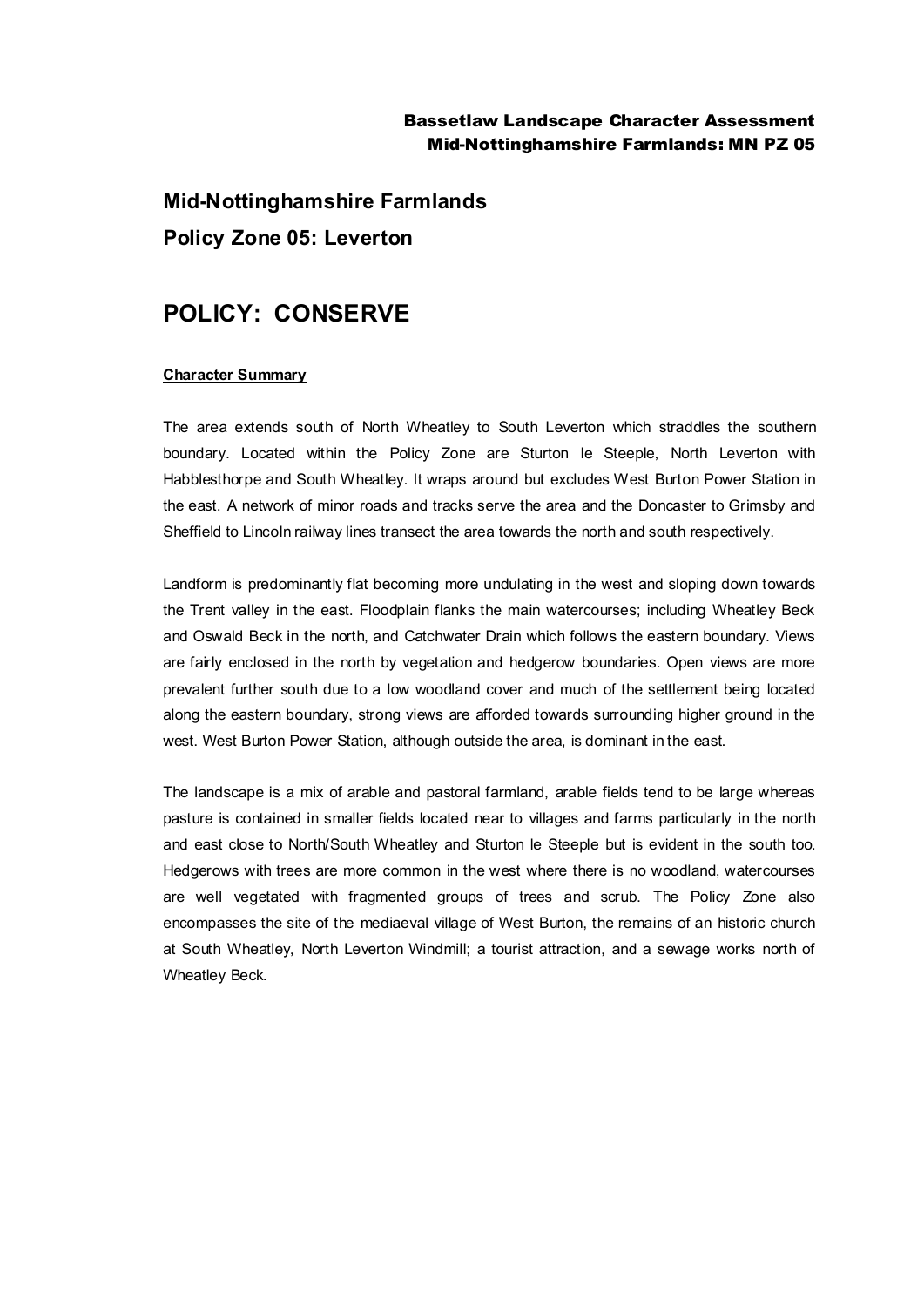### **Mid-Nottinghamshire Farmlands – Policy Zone 05: Leverton**

| <b>CHARACTERISTIC FEATURES</b><br>Intensive arable farmland with small pastoral areas adjacent to the becks and villages.<br>A network of becks flanked by vegetation stretching east to west.<br>$\bullet$                                                                                                                                                                                                                                                                                                                                                                                                                                                      | Condition<br>Good<br>Moderate<br>Poor        | Policy Zone: MN PZ 05<br><b>REINFORCE</b><br><b>CREATE &amp;</b><br><b>REINFORCE</b> | Land Cover Parcel[s]: MN09, MN10, MN11, MN13<br>CONSERVE &<br><b>REINFORCE</b> | <b>CONSERVE</b>              |
|------------------------------------------------------------------------------------------------------------------------------------------------------------------------------------------------------------------------------------------------------------------------------------------------------------------------------------------------------------------------------------------------------------------------------------------------------------------------------------------------------------------------------------------------------------------------------------------------------------------------------------------------------------------|----------------------------------------------|--------------------------------------------------------------------------------------|--------------------------------------------------------------------------------|------------------------------|
|                                                                                                                                                                                                                                                                                                                                                                                                                                                                                                                                                                                                                                                                  |                                              |                                                                                      |                                                                                |                              |
|                                                                                                                                                                                                                                                                                                                                                                                                                                                                                                                                                                                                                                                                  |                                              |                                                                                      |                                                                                |                              |
|                                                                                                                                                                                                                                                                                                                                                                                                                                                                                                                                                                                                                                                                  |                                              |                                                                                      |                                                                                |                              |
|                                                                                                                                                                                                                                                                                                                                                                                                                                                                                                                                                                                                                                                                  |                                              |                                                                                      | CONSERVE &<br><b>CREATE</b>                                                    | CONSERVE &<br><b>RESTORE</b> |
|                                                                                                                                                                                                                                                                                                                                                                                                                                                                                                                                                                                                                                                                  |                                              | <b>CREATE</b>                                                                        | <b>RESTORE &amp;</b><br>CREATE                                                 | <b>RESTORE</b>               |
|                                                                                                                                                                                                                                                                                                                                                                                                                                                                                                                                                                                                                                                                  |                                              | Low                                                                                  | Moderate                                                                       | High                         |
| Generally well managed hedgerow field boundaries with occasional hedgerow trees.<br>Predominantly vernacular settlement though some newer and older non-vernacular<br>٠<br>development is evident.<br>Isolated farmsteads.                                                                                                                                                                                                                                                                                                                                                                                                                                       |                                              |                                                                                      | Sensitivity                                                                    |                              |
|                                                                                                                                                                                                                                                                                                                                                                                                                                                                                                                                                                                                                                                                  | <b>SUMMARY OF ANALYSIS</b>                   |                                                                                      |                                                                                |                              |
| <b>LANDSCAPE ANALYSIS</b><br><b>Condition</b>                                                                                                                                                                                                                                                                                                                                                                                                                                                                                                                                                                                                                    | <b>Condition</b><br>Good                     |                                                                                      |                                                                                |                              |
| The landscape condition is good. Within the Policy Zone there is a <b>coherent</b> pattern of elements<br>with few detracting features comprising the Doncaster to Grimsby and Sheffield to Lincoln railway<br>lines, high voltage power lines and pylons and a sewage works. This gives a visually unified area<br>overall.                                                                                                                                                                                                                                                                                                                                     | Pattern of Elements:                         |                                                                                      | Coherent                                                                       |                              |
|                                                                                                                                                                                                                                                                                                                                                                                                                                                                                                                                                                                                                                                                  | Detracting Features:                         |                                                                                      | Few                                                                            |                              |
| The field pattern is partially intact, rationalisation is more notable at the centre where the land is<br>under intensive arable use. A network of becks extends across the area, the water channels are<br>flanked by vegetation which connects into hedgerow field boundaries. Most hedgerows are well<br>maintained, where gaps occur they have been in-filled with fencing or left. Trees are apparent in the<br>hedgerows though some are over mature and not being replaced. Smaller areas of pasture and<br>rough grazing surround the becks and villages, an area of parkland style pasture with individual<br>trees is located north of South Leverton. | Unified<br>Visual Unity:                     |                                                                                      |                                                                                |                              |
|                                                                                                                                                                                                                                                                                                                                                                                                                                                                                                                                                                                                                                                                  | Ecological Integrity:<br>Cultural Integrity: |                                                                                      | Moderate<br>Variable                                                           |                              |
|                                                                                                                                                                                                                                                                                                                                                                                                                                                                                                                                                                                                                                                                  | Functional Integrity:                        |                                                                                      | Coherent                                                                       |                              |
| Settlement within the Policy Zone is predominantly traditional although both North Leverton and<br>South Wheatley comprise a mix of vernacular buildings with both modern and older non-vernacular<br>development, newer buildings tend to be at the village edges. Isolated farmsteads are evident<br>across the area and a number of buildings throughout the Policy Zone are listed. The overall<br>cultural integrity is variable.                                                                                                                                                                                                                           |                                              |                                                                                      |                                                                                |                              |
| Two SNCs lie within the Policy Zone and comprise areas of grassland. Tree cover is relatively low<br>and is concentrated along watercourses and the railway embankments [younger scrub], small<br>deciduous clumps lie near to settlement areas. Oak and ash are dominant with some willow along<br>the watercourses. There are no significant blocks of woodland within the Policy Zone. The<br>ecological integrity is assessed as moderate which gives a coherent habitat for wildlife/functional<br>integrity. A visually unified area with a coherent functional integrity results in a good landscape<br>condition overall.                                |                                              |                                                                                      |                                                                                |                              |
| <b>Sensitivity</b>                                                                                                                                                                                                                                                                                                                                                                                                                                                                                                                                                                                                                                               | <b>Sensitivity</b>                           |                                                                                      |                                                                                | High                         |
| Features which give the area local distinctiveness are characteristic of the Mid-Nottinghamshire<br>Farmlands region and the continuity/time depth is <b>historic</b> [post 1600] resulting in a <b>moderate</b><br>sense of place.                                                                                                                                                                                                                                                                                                                                                                                                                              | Distinctiveness:                             |                                                                                      | Characteristic                                                                 |                              |
|                                                                                                                                                                                                                                                                                                                                                                                                                                                                                                                                                                                                                                                                  | Continuity:                                  |                                                                                      | Historic                                                                       |                              |
| Though the landform is relatively flat it is considered <b>dominant</b> and affords high visibility across the<br>Policy Zone in general. A moderate sense of place combined with high visibility results in high<br>landscape sensitivity overall.                                                                                                                                                                                                                                                                                                                                                                                                              | Sense of Place:                              |                                                                                      | Moderate                                                                       |                              |
|                                                                                                                                                                                                                                                                                                                                                                                                                                                                                                                                                                                                                                                                  | Landform:                                    | Dominant                                                                             |                                                                                |                              |
|                                                                                                                                                                                                                                                                                                                                                                                                                                                                                                                                                                                                                                                                  | <b>Extent of Tree Cover</b><br>Intermittent  |                                                                                      |                                                                                |                              |
|                                                                                                                                                                                                                                                                                                                                                                                                                                                                                                                                                                                                                                                                  | Visibility:                                  |                                                                                      | High                                                                           |                              |
| <b>LANDSCAPE ACTIONS</b><br><b>Conserve</b>                                                                                                                                                                                                                                                                                                                                                                                                                                                                                                                                                                                                                      |                                              |                                                                                      |                                                                                |                              |

- · **Conserve** permanent pasture and parkland area near to South Leverton, seek opportunities to restore arable land to pasture.
- · **Conserve** tree cover and landscape planting, enhance and reinforce where appropriate to increase the green infrastructure and wildlife habitats across the Policy Zone.
- · **Conserve** areas of improved and unimproved pasture and grassland and areas of ridge and furrow.
- · **Conserve** the biodiversity and setting of the designated SINCs, seek to enhance where appropriate.

## *Built Features*

- · Enhance visual unity and soften built development through additional woodland and landscape planting; this applies to both the existing settlements and new development.
- · **Conserve** the open rural character of the landscape by concentrating new development of appropriate scale and design around the existing settlements of Sturton-le-Steeple, North Leverton, Habblesthorpe, and South Wheatley.
- **Conserve** and respect the local brick built vernacular in any new development.